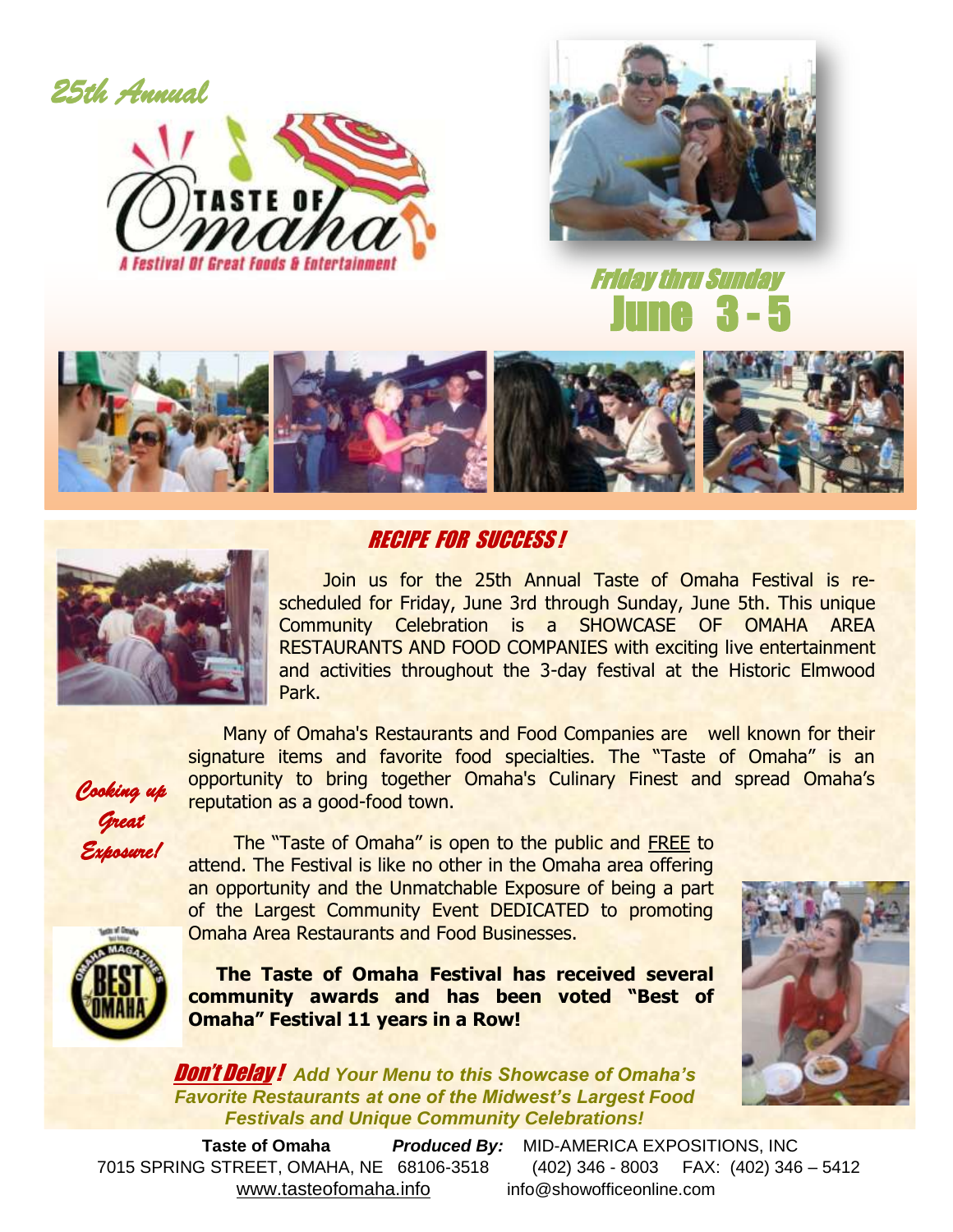

# **RESTAURANT APPLICATION**

*Friday thru Sunday* **June 3 - 5, 2022**

|  | TITLE: _______________________ |
|--|--------------------------------|
|  |                                |
|  |                                |
|  |                                |
|  |                                |
|  |                                |
|  |                                |

Please describe the type of food items that you would offer and return your application as soon as possible. A menu form will be sent out at a later date for a detailed list of what you will have at the Taste of Omaha. Your application will be reviewed and space will be assigned subject to approval. FOOD ITEM (S):

\_\_\_\_\_\_\_\_\_\_\_\_\_\_\_\_\_\_\_\_\_\_\_\_\_\_\_\_\_\_\_\_\_\_\_\_\_\_\_\_\_\_\_\_\_\_\_\_\_\_\_\_\_\_\_\_\_\_\_\_\_\_\_\_\_\_\_\_\_\_\_\_\_\_\_\_\_\_\_\_ \_\_\_\_\_\_\_\_\_\_\_\_\_\_\_\_\_\_\_\_\_\_\_\_\_\_\_\_\_\_\_\_\_\_\_\_\_\_\_\_\_\_\_\_\_\_\_\_\_\_\_\_\_\_\_\_\_\_\_\_\_\_\_\_\_\_\_\_\_\_\_\_\_\_\_\_\_\_\_\_ \_\_\_\_\_\_\_\_\_\_\_\_\_\_\_\_\_\_\_\_\_\_\_\_\_\_\_\_\_\_\_\_\_\_\_\_\_\_\_\_\_\_\_\_\_\_\_\_\_\_\_\_\_\_\_\_\_\_\_\_\_\_\_\_\_\_\_\_\_\_\_\_\_\_\_\_\_\_\_\_

\_\_\_\_\_\_\_\_\_\_\_\_\_\_\_\_\_\_\_\_\_\_\_\_\_\_\_\_\_\_\_\_\_\_\_\_\_\_\_\_\_\_\_\_\_\_\_\_\_\_\_\_\_\_\_\_\_\_\_\_\_\_\_\_\_\_\_\_\_\_\_\_\_\_\_\_\_\_\_\_ \_\_\_\_\_\_\_\_\_\_\_\_\_\_\_\_\_\_\_\_\_\_\_\_\_\_\_\_\_\_\_\_\_\_\_\_\_\_\_\_\_\_\_\_\_\_\_\_\_\_\_\_\_\_\_\_\_\_\_\_\_\_\_\_\_\_\_\_\_\_\_\_\_\_\_\_\_\_\_\_

BRIEF DESCRIPTION OF RESTAURANT / FOOD PRODUCTS: (Please attach any further information that may be helpful, such as a copy of menu, published articles, etc.)

| <b>PLEASE COMPLETE AND RETURN TO:</b> | Mike Mancuso<br><b>Festival Director</b><br><b>TASTE OF OMAHA</b><br>7015 Spring Street<br>OMAHA, NE 68106-3518         |
|---------------------------------------|-------------------------------------------------------------------------------------------------------------------------|
|                                       | Phone: (402) 346 - 8003<br>Fax: (402) 346 - 5412<br>E-mail: info@showofficeonline.com<br>Website: www.tasteofomaha.info |